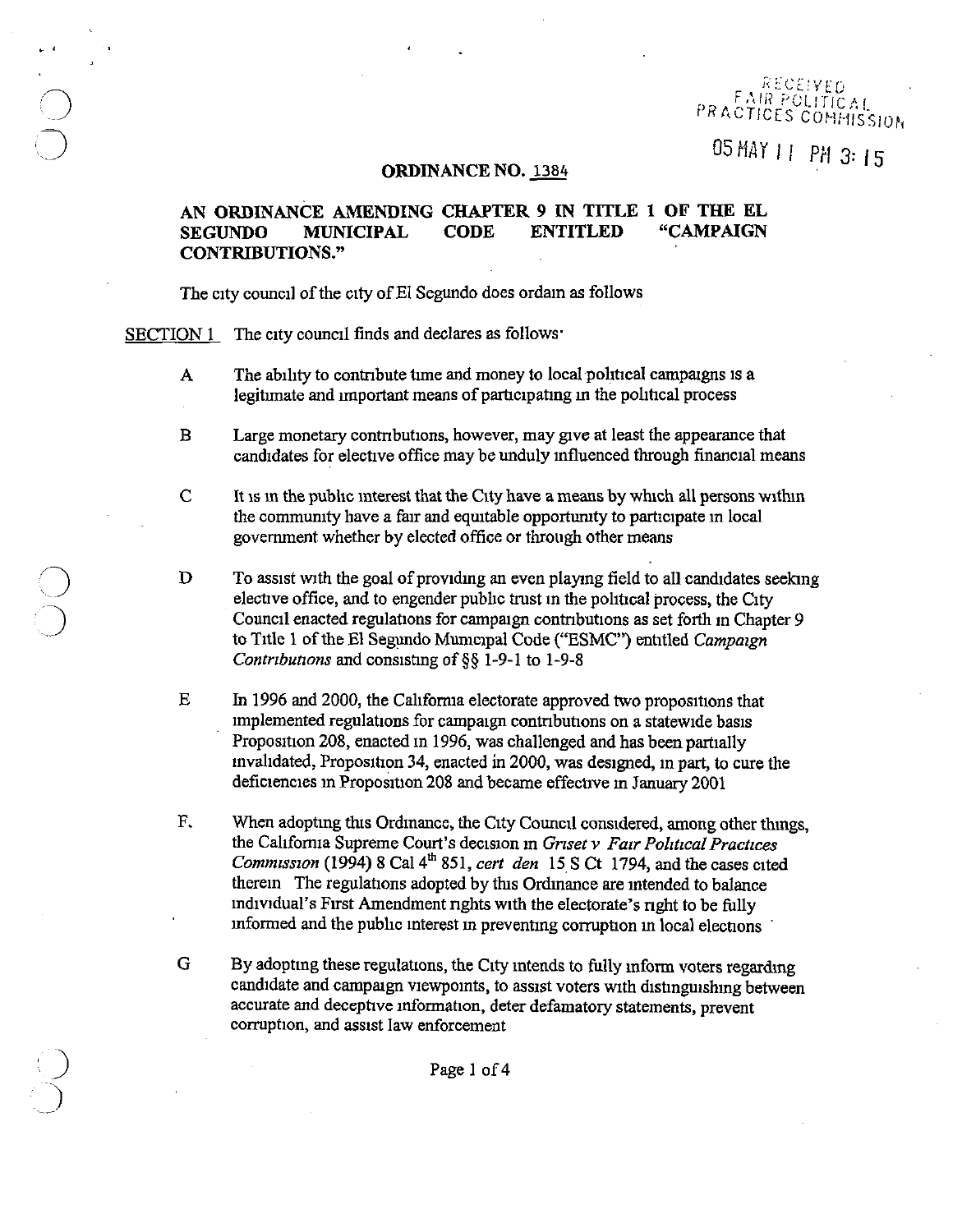H The CIty has a compelhng mterest to promote an mformed electorate, deter corruption in local elections, and gather evidence to facilitate enforcement of local election regulations Accordingly, it is in the public interest to adopt regulations imposing strict disclosure requirements upon, among other things, unsolicited campaign literature that is distributed during the course of local political campaigns

SECTION 2 ESMC  $\S$  1-9-3 is amended to read as follows

, .

### "1-9-3: Anonymous **Contributions Prohibited; Contribution Limit.**

- A It is unlawful for any person to make, and any candidate, controlled committee, or committee to solicit or accept, any anonymous contribution in a local election
- B For local elections, it is unlawful for any person to make a contribution to a candidate, controlled committee, committee totaling five hundred dollars (\$500) or more m a calendar year

SECTION 3 ESMC § 1-9-4 is amended to read as follows

# "1-9-4: **Campaign Statement Information.**

Candidates, elected officers, controlled committees, and committees must comply with Government Code  $\S$  84211 regarding all persons contributing one hundred dollars  $(\$100)$  or more to a campaign for a local election In addition, candidates, elected officers, controlled committees, and committees must list the zone improvement plan ("ZIP") code assigned by the United States Postal Service for the business or residential postal address of persons making contributions of less than one hundred dollars  $(100)$  during a campaign for a local election"

SECTION 4: ESMC § 1-9-7 is amended to read as follows

### "1-9-7: **Filing Deadlines.**

A final pre-election filing of updated versions of all documents required by the Political Reform Act and this Chapter will be filed by candidates and committees and received by the City Clerk by twelve o'clock  $(12,00)$  noon on the final Friday before the election and will reflect all actual and anticipated expenditures and contributions through the date of the election "

SECTION  $5$  If any part of this Ordinance or its application is deemed invalid by a court of competent jurisdiction, the city council intends that such invalidity will not affect the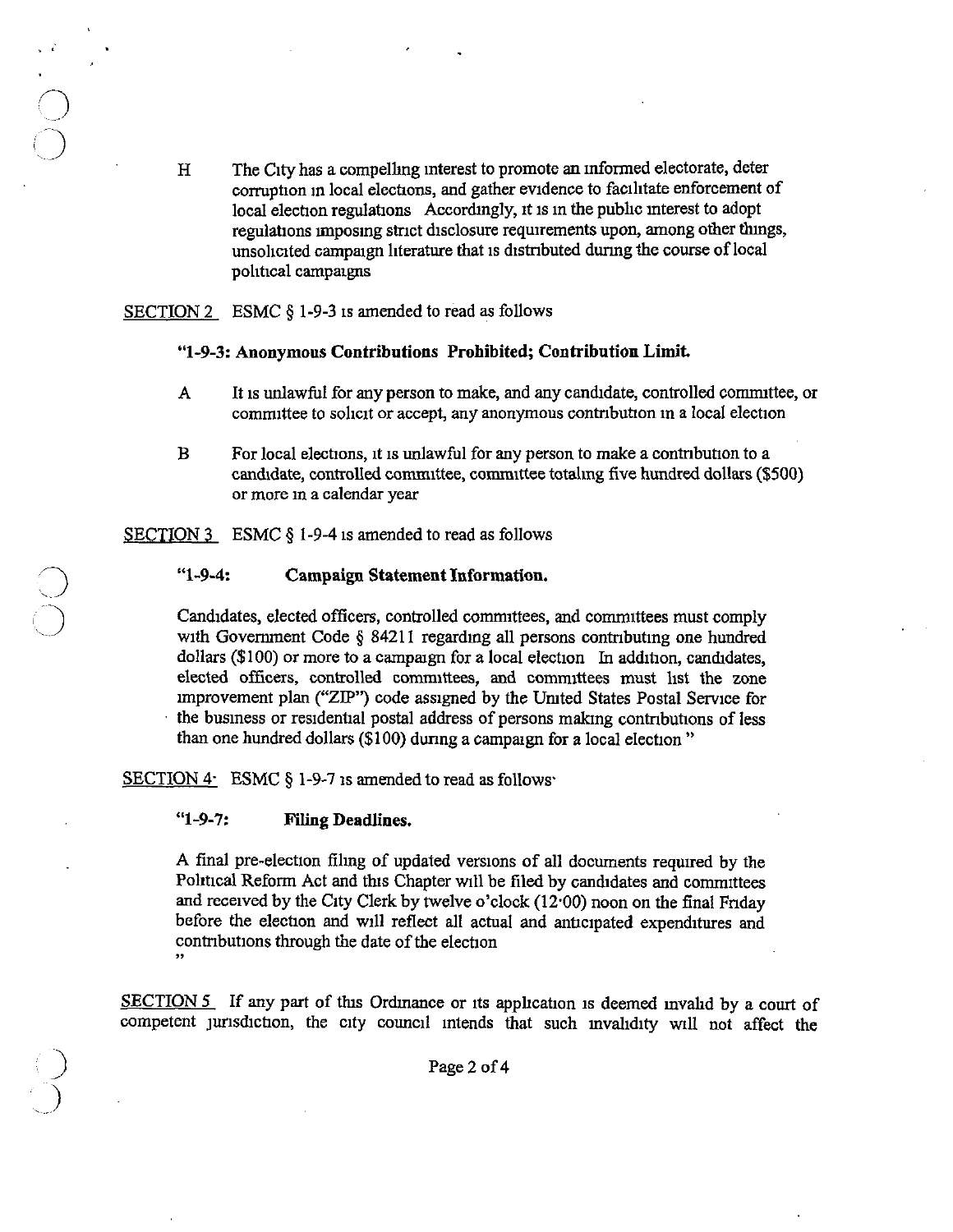effectiveness of the remaining provisions or applications and, to this end, the provisions of this Ordmance are severable

 $\sum_{i=1}^{n}$ 

SECTION 6 The City Clerk is directed to certify the passage and adoption of this Ordinance, cause it to be entered into the City of El Segundo's book of original ordinances, make a note of the passage and adoption in the records of this meeting, and, within fifteen (15) days after the passage and adoption of this Ordinance, cause it to be published or posted in accordance with California law

SECTION 7 This Ordinance will become effective thirty (30) days following its passage and adoption